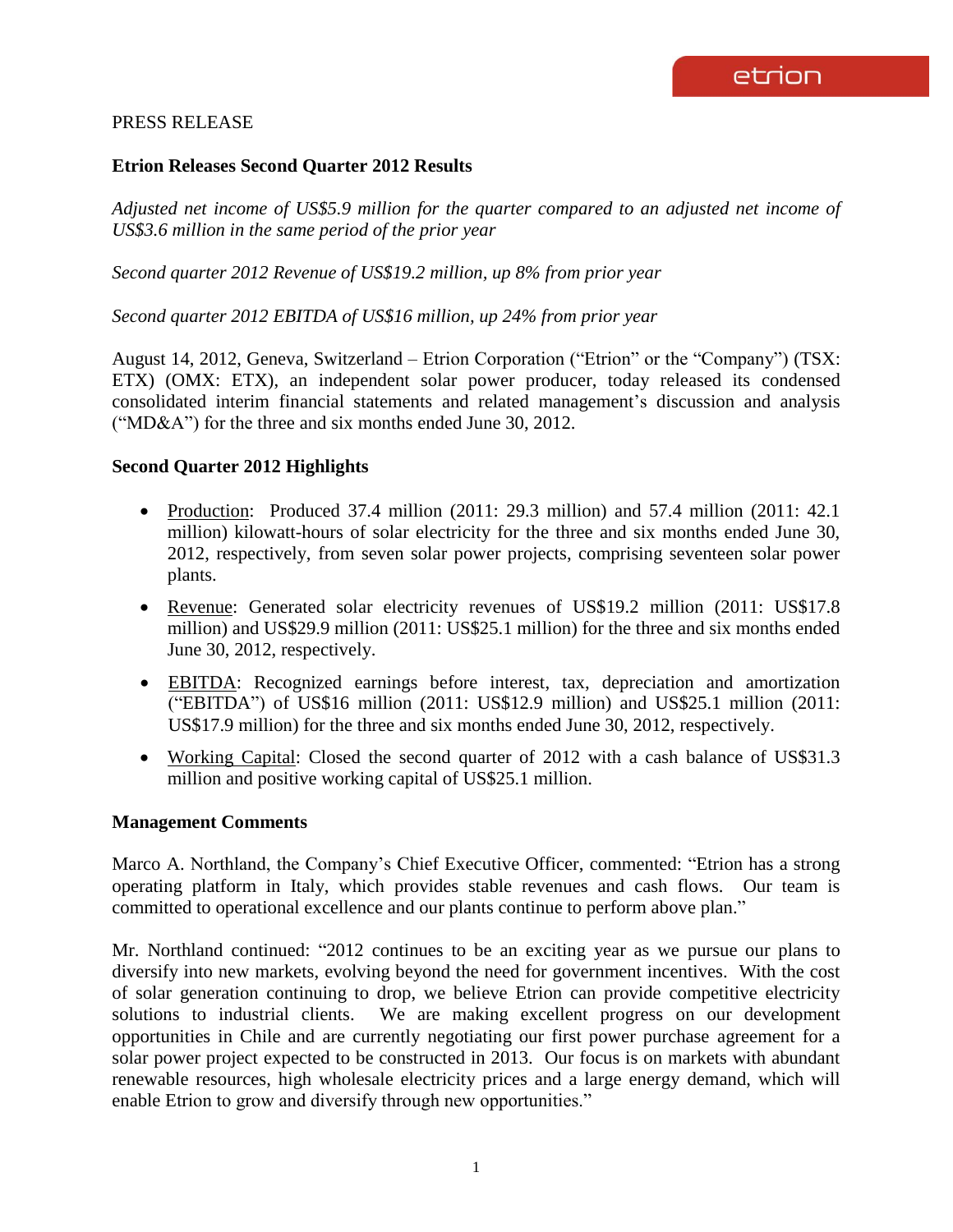# **Results**

During the three and six months ended June 30, 2012, the Company reported a net income of US\$0.8 million (earnings per share of US\$0.004) and a net loss of US\$1.5 million (loss per share of US\$0.008), respectively, compared to a net loss of US\$2.1 million (loss per share of US\$0.012) and US\$3.6 million (loss per share of US\$0.02) for the comparable periods in 2011.

The net results for the three months ended June 30, 2012, were adversely affected by non-cash items of US\$5.1 million, including depreciation and amortization of US\$4.9 million, unrealized fair value losses associated with derivative financial instruments of US\$0.1 million and stockbased compensation of US\$0.1 million. Excluding these non-cash items, the Company's net income for the three months ended June 30, 2012, would have been US\$5.9 million.

Despite a weakening of the Euro against the US dollar by 7% during the quarter compared to the same quarter of the prior year, Etrion generated significant revenues from operations and performed above plan.

## **Earnings Call**

A conference call/webcast to present the Company's second quarter results will be held on Wednesday, August 15, 2012 at 10:00 a.m. Eastern Standard Time (EST) / 4:00 p.m. Central European Time (CET).

Dial-in details: North America: +1-416-340-2216 North America Toll Free: +1-866-226-1792 / +1-800-9559-6849 Europe Toll Free: 00-800-9559-6849

Webcast:

A webcast will be available on the Company's website [\(www.etrion.com\)](http://www.etrion.com/).

In addition, the presentation, along with the Company's condensed consolidated interim financial statements and related management's discussion and analysis for the three and six months ended June 30, 2012, will be available on the Company's website [\(www.etrion.com\)](http://www.etrion.com/).

A replay of the telephone conference will also be available until September 15, 2012.

Dial-in details: North America: +1-905-694-9451 North America Toll Free: +1-800-408-3053 / +1-800-3366-3052 Europe Toll Free: 00-800-3366-3052

Pass code for replay: 6439478

Going forward, Etrion will hold an earnings call, immediately following the announcement of its interim and annual financial results.